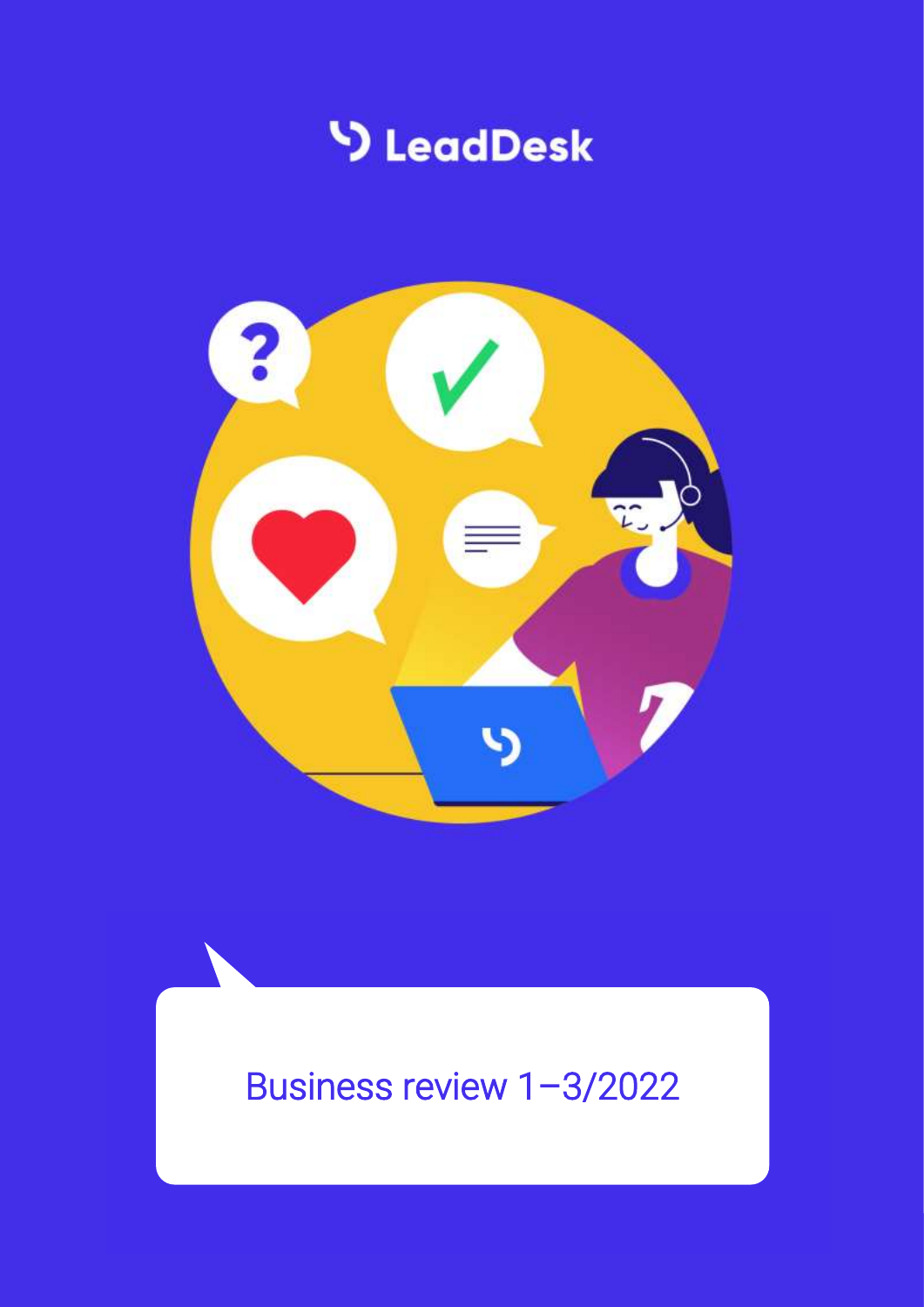## **V** LeadDesk

### **LeadDesk Plc Business review 1/1–31/3/2022**

LeadDesk Plc Press Release 28/4/2022 at 9.35

### **LeadDesk's strong growth continues during the first quarter**

Unofficial translation of company release 28 April 2022, 9:30 am. In case the document differs from the original, the Finnish version prevails.

Figures in parenthesis refer to the equivalent period in the previous year, unless otherwise stated. Figures presented in this business review are unaudited.

In addition to the Financial statements and the Half year review, starting from 2022 LeadDesk will publish abbreviated business reviews for January–March and July–September.

#### **January–March 2022**

- Revenue EUR 6,850 (5,876) thousand, growth 16.6%
- Annual recurring revenue contract base EUR 23,036 (17,659) thousand, growth 30.4%
- EBITDA EUR 685 (778) thousand, 10.0% (13.2) of revenue

The company's outlook for 2022 remains unchanged. The company expects 13–23% annual revenue growth for 2022 and expects positive profitability as measured by EBITDA and operating cash flow. The outlook does not consider the impact of significant acquisitions on revenue or profitability.

#### **CEO Olli Nokso-Koivisto's thoughts on the first quarter of 2022:**

"LeadDesk is a European cloud-based contact center software vendor. Our position as a leading European company and trusted partner for customer service and sales organisations is now even stronger.

#### **Our strategic themes for 2022 are the bedrock of our growth**

Our long-term goal is to reach EUR 100 million revenue and improve our EBITDA margin to 20%. Our continuously strengthening position has not gone unnoticed in the market. Research firm Frost&Sullivan (www.frost.com) states in their analysis: "LeadDesk's cloud-based contact centre solution is an excellent fit for dynamic businesses with large contact volumes. With its substantial R&D team, excellence in professional services and commitment to flexibility, LeadDesk has attracted large-enterprise customers and experienced remarkable above-average growth. If it continues on this growth trajectory and taps into high-growth markets outside its Nordic stronghold, LeadDesk could approach €100 million in revenue within 6-8 years."

To reach our revenue goal, we have set four strategic themes for this year. The themes are organic growth, growth through acquisitions, expansion of our product portfolio and development of our ecosystem and partner networks.

We are still on the path of profitable organic growth. Our international growth is supported by the ongoing cloud disruption and our competitive products. In the first quarter of the year, our most important source of organic growth were our Northern European Enterprise customers. During Q1, we also launched a subsidiary in France. Our goal is to grow our French team. Compared with the same period last year, our growth was also supported by the GetJenny acquisition.

#### **Enterprise customers play an even more important role**

Our previously announced enterprise deals are currently being implemented. LeadDesk systems are business critical systems to our customers. Our software often replaces systems that our customers have been using for years or even decades. Therefore, implementations can take up to 12 months, depending on the customer's implementation maturity. New implementations are proceeding in phases and will materialize as revenue during 2022.